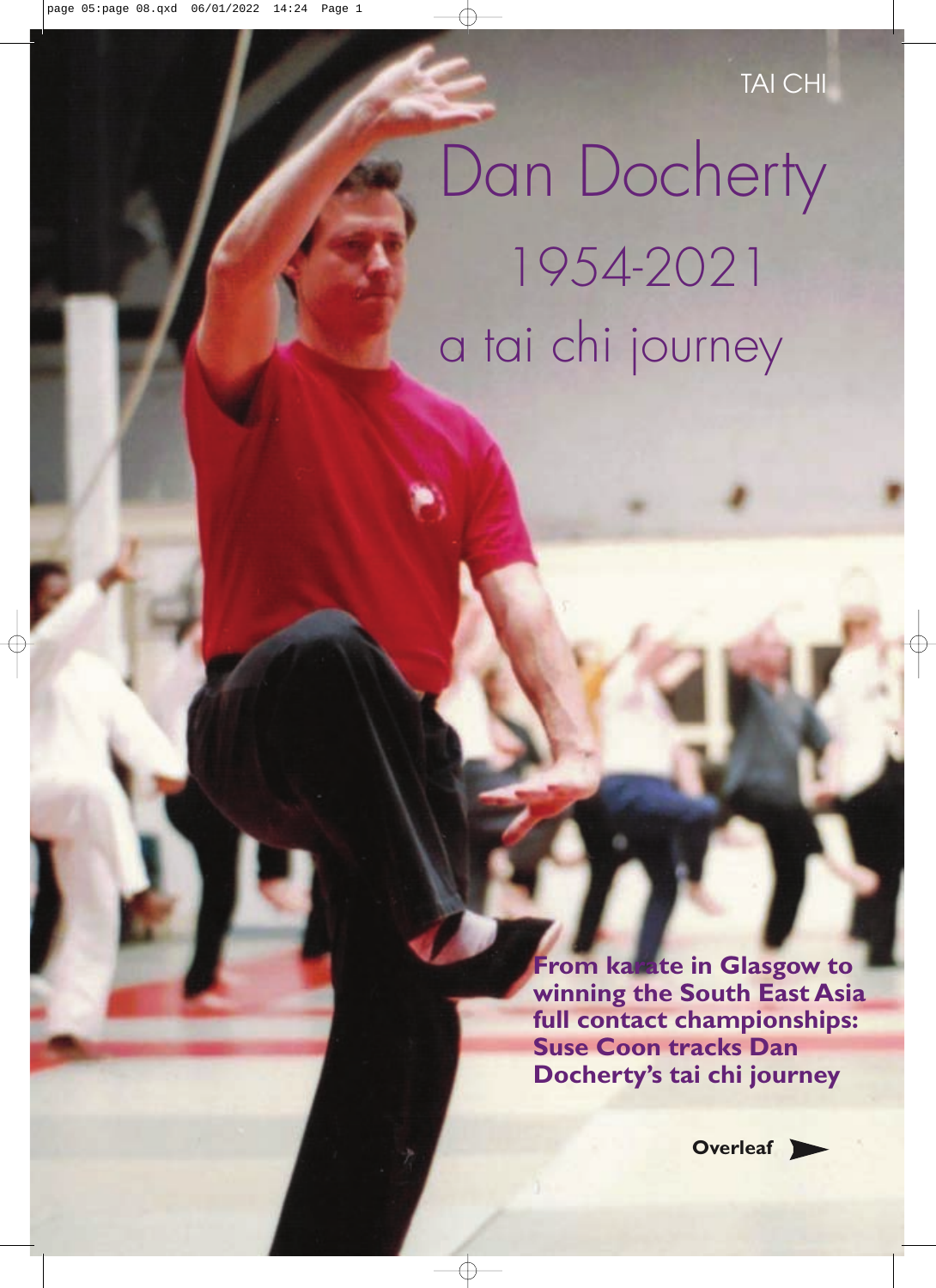## TAI CHI JOURNEY

This article was originally written as part of a tribute to<br>Dan Docherty's achievements in 50 years of martial arts, which he celebrated in August, both in person and via zoom. As the article was put together, our conversations covered footballing nuns (where I lived as a child overlooked his convent school), R.D. Laing\* (that was an accidental message that appeared one night and rambled back and forth for half an hour until 'Mr Bruachladdich' appeared), the effects of 'this virus' and climate change on teaching tai chi and the invasion of China by the British. All typical of Dan's wider interests and concerns.

His accomplishments as a competitive fighter and teacher are legendary.

His first venture into martial arts was a karate course at Bellahouston Sports Centre in Glasgow in 1971 when he had just finished school. He was a black belt by the time he finished university in 1974 and went to study further in Paris. Having gained his LLB he joined the Inner Temple and read for the bar by correspondence course while still training in karate and reading about other martial disciplines.

Teaching martial arts seemed a much more agreeable way of earning a living than being a solicitor in Glasgow. He was fascinated by the sound of tai chi chuan but the tai chi chuan on offer at home was poor quality (taught by a dance teacher) and Dan knew it should be better.

Just as he was coming to the conclusion that he would have to go to the far east to train, he spotted an advertisement in *The Observer* recruiting inspectors for the Royal Hong Kong Police and saw a way to find a more meritorious teacher. He flew out to Hong Kong in 1974 and, after visiting some dodgy clubs with links to the triads (not a good idea for a policeman) George Button, the chief physical training instructor at the police training school put him on to ChengTin Hung. ChengTin Hung's tai chi was different from anything Dan had seen before, with its emphasis on evasive footwork and neigung. Dan had found his master.

Much of this can be read in *Wild Colonial Boy,Tales of a Kung Fu Cop,* which offers many insights to the relationship that developed over the years between Dan and sifu Cheng Tin Hung. But though Dan wanted to teach, he wanted to earn the right to address his master on the subject. He wanted to become an international champion to prove the art, then he could teach anywhere. There were teachers who were not champions. That was not the sort of teacher Dan wanted to be.

*\*Ronald David Laing (7 October 1927 – 23 August 1989), usually cited as R. D. Laing, was a Scottish psychiatrist who wrote extensively on mental illness.*



**ChengTin Hung demonstrates while Dan translates**



**Application with student**

Chinese Full Contact fighting competitions are held on a raised platform without a rope. Opponents come from any martial art but few represented tai chi chuan and any part of the body is fair game except the groin. On one occasion Dan witnessed a young man being killed by a kick to the neck – perfectly legal. ChengTin Hung had brought Dan onto the board to help with translations and no doubt his honed lawerly mind was a great asset. Gloves were worn which limited the tai chi moves that could be applied, but with only one year's training, and despite competing in the heavyweight division, two up from his natural place, he won the Chinese full contact championships, following this up by coming second in the South East Asian championships.

#### **Honour**

In 1980, Dan again made it through to the final of the South East Asian championships, only to meet Lohandran, the man who had defeated him on points four years earlier.While ChengTin Hung would stop at nothing to win (he offered Dan anabolic steroids, which Dan, son of two Scottish doctors, declined, telling him "I'll never take this kind of shit") he did advise him that he had done enough by the time he qualified for the final and could withdraw against the Malaysian Heavyweight champion without shame. Despite being already badly injured, Dan didn't see it that way. He said that people would interpret his withdrawal as fear which would discredit the school and the whole tai chi discipline, so went ahead – and won.

#### Respect

In Chinese society, you show respect to your teacher by doing anything for him but Dan, partly because he was working as a full time police officer and partly because of his own sense of integrity, made up his own mind. "If you do bad things, you'll attract bad karma," he said

Nor does Dan demand blind respect from his own students. "You can't," he said. "They have to give it to you. We all make mistakes. Mistakes you learn from if you have some intelligence. I sort of see myself as one of the Chinese errant knights, the *youxia*, who travelled around trying to avoid talking to people, meeting friends but making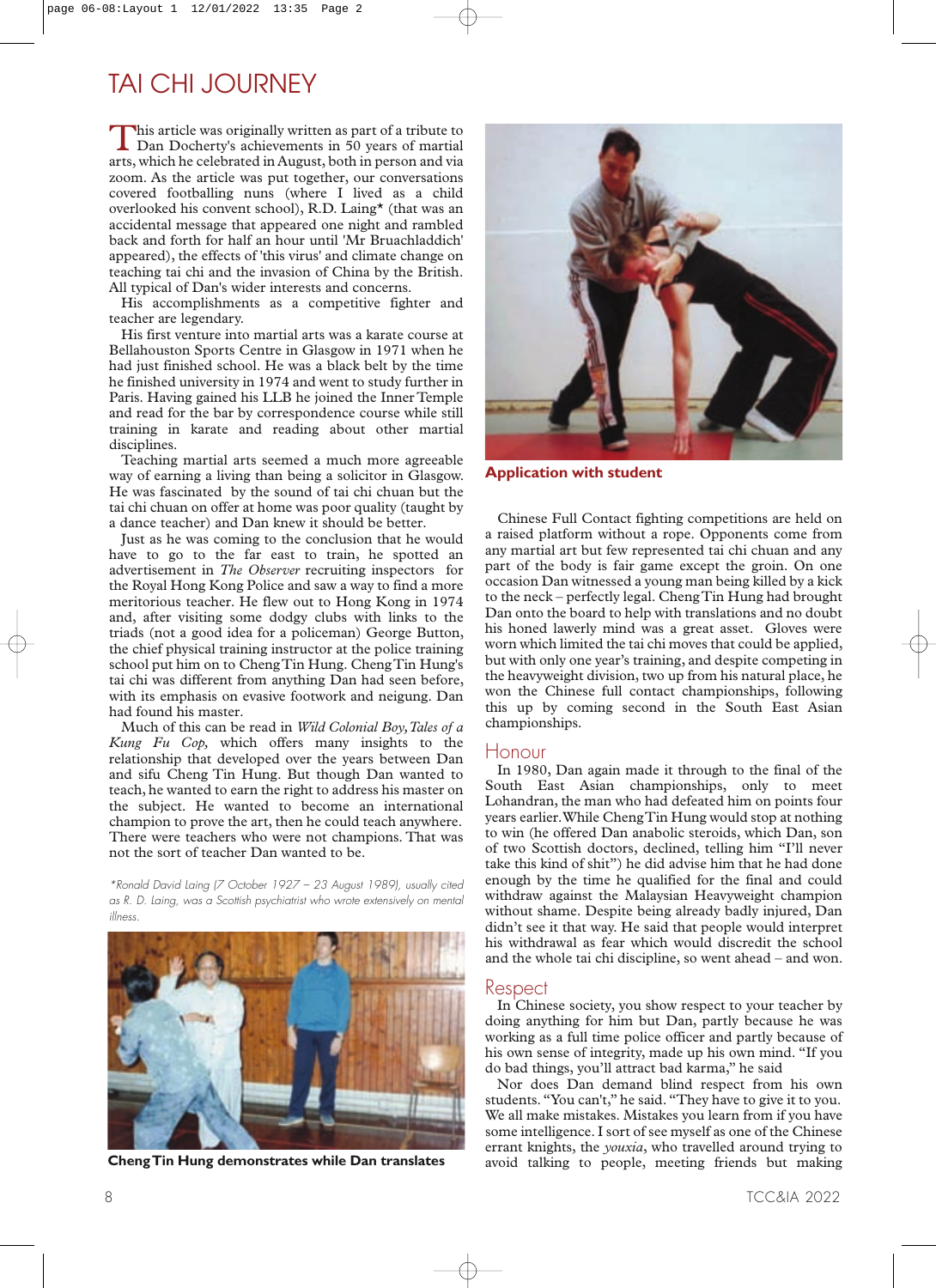## TAI CHI JOURNEY



enemies." **The knock out (KO) of Roy Pink at the Chinese martial art full contact championship**

As Cheng Tin Hung gave Dan more and more of his time, using him for demonstrations, making him an inner door student and developing his skills, the two authored a book, which Dan published, simply called *Wutan Tai Chi Chuan*, which illustrated and explained the moves in the hand form as well as putting tai chi into historical and cultural perspective.

#### International

Dan was not the first Scot to train under Cheng Tin Hung – Ian Cameron had been a student three years earlier and by this time had a school in the Edinburgh area under the name FiveWinds.While the two didn't always see eye to eye, Dan always regarded Ian as his older brother.

After nine years, Dan felt the time was coming when he could return to the UK and follow his dream of setting up an International School. Eschewing his hometown of Glasgow, Dan went to the biggest city in Europe which happened to be London. He took the name given by Hong Kong journalists to Cheng Tin Hung's school – Practical Tai Chi Chuan.

ChengTin Hung himself taught in a chaotic fashion and was never seen to do the form from beginning to end. As many students were illiterate, and as nothing was written down anyway, classes were taught using mnemonics, like chanting, with stories that were not necessarily relevant to the movement but were memorable. Hence also the square form with the yat yi san count. Dan decided something more orderly was necessary when he started his own school.

"There was a South London newspaper where I read about a centre that was looking for martial arts teachers, so I went along.The area was full of ethnic people, Middle Eastern, Indian, West Indian, it was a really interesting place. The school was an illegally occupied school building, which would have been empty otherwise. They had nothing so I taught the manager, my first student, Michael Jacques for nothing."

Michael knew a lot of people so word of mouth, as well as leaflets and posters, brought more and more students. Dan's first invitation to teach overseas came from Ilpo Jalamo in Finland. His reputation was further enhanced following an eight page full colour interview with Terry O'Neill in *Fighting Arts Magazine*. People had never seen photographs of Chinese full contact fighting before – and the rest is history.

Dan's plans to be an internationally renowned and respected teacher of tai chi chuan came to fruition and many of his students have also achieved competitive success. He was instrumental in founding the Tai Chi Union and the Tai Chi Federation for Europe to ensure quality teaching and fair judging of competitions, though sometimes found himself at odds with fellow committee members. He never suffered fools gladly.

#### So what now?

Dan's answer was to quote the poet Li Bai who said, "Going up or going down is predestined.There is no point consulting a fortune teller."

Asked whether he himself was as fatalistic he replied, "You can change things."

Things certainly changed 15 years ago when Dan was diagnosed with Parkinson's. Remembering that his sifu had often been debilitated by diabetes, but just got on with it without complaining or feeling sorry for himself, he chose to do the same, to adopt the daoist principle of wuwei and 'go with the flow'.

"But," he said, "things became a bit more serious." He began writing even more. He recently added a collection of stories about his time in Hong Kong, entitled *Wild Colonial Boy*, to his books and translations of tai chi and the classics. When he died, he had been planning to publish a revision of the classics. "The longer you live, if you keep your eyes open and your ears to the door, you learn things and you see more connections," he explained.

Tai chi chuan was a great help in dealing with his condition. Dan practised four sessions a day, neigung, qigong, form and whatever he was teaching, not necessarily slowing down or conceding anything. "The form is like a river," he said. "The speed changes, it's not always fast or always slow; it's fast at the right time and



**Dan karate**